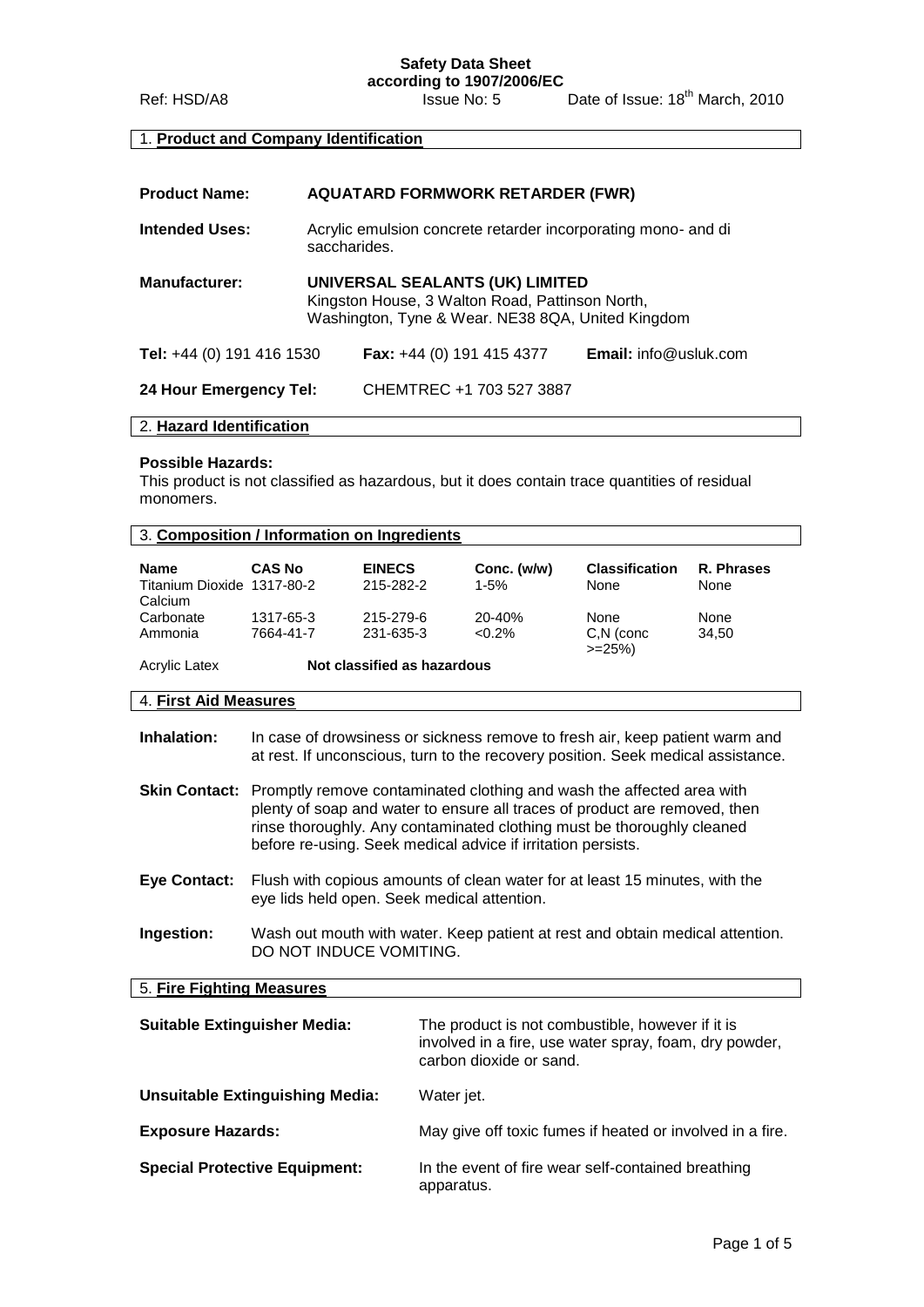# **Safety Data Sheet**

**according to 1907/2006/EC**

Ref: HSD/A8 Issue No: 5 Date of Issue: 18<sup>th</sup> March, 2010 6. **Accidental Release Measures Personal Precautions:** Wear protective equipment as specified in Section 8. Do not eat, drink or smoke. Avoid contact with eyes. **Environmental Precautions:** Keep people and animals away. Prevent entry into drains, sewers and watercourses. If spillage enters drains leading to sewerage works inform the local water company. If spillage enters rivers or watercourses inform the Environment Agency. **Spillages:** Cordon off area. Absorb/contain spillage using inert absorbent granules, sand or earth. Transfer collected material to heavy-duty plastic/steel drums and keep in a well ventilated place for subsequent safe disposal. See Section 13. 7. **Handling and Storage Handling:** No special precautions are necessary. When handling unopened containers follow any relevant manual handling guidance. The product is a low viscosity emulsion and may present a splashing hazard during use. Refer to Sections 6 and 8 if exposure to product is possible. Wash thoroughly with soap and water before eating, drinking or smoking, and after work. **Storage:** Store in original containers in a well ventilated area away from heat, ignition sources or open flame. Protect from frost and direct sunlight. 8. **Exposure Controls / Personal Protection Occupational Exposure Standards:** Titanium Dioxide / Calcium Carbonate: 8 Hour TWA 10mg/m $3$  (total inhalable), 4mg/m $3$ (respirable) WEL. Ammonia: 8 Hour TWA 25ppm, 15 min STEL 35ppm WEL. Contains trace quantities of residual acrylate monomers and ammonia, however it is extremely unlikely that the Workplace Exposure Limits for these materials would be reached under foreseeable conditions of use. While the product contains titanium dioxide and calcium carbonate, which have Workplace Exposure Limits assigned to them, these are not present in powder form and do not present an inhalation hazard. **Engineering Control Measures:** Refer to any applicable COSHH assessments. Engineering controls should be used where practicable in preference to personal protection and may include physical containment and good ventilation. **Respiratory protection:** Approved respirator and filter medium for particulates if engineering controls are unlikely to control exposure below the relevant exposure standards. All items must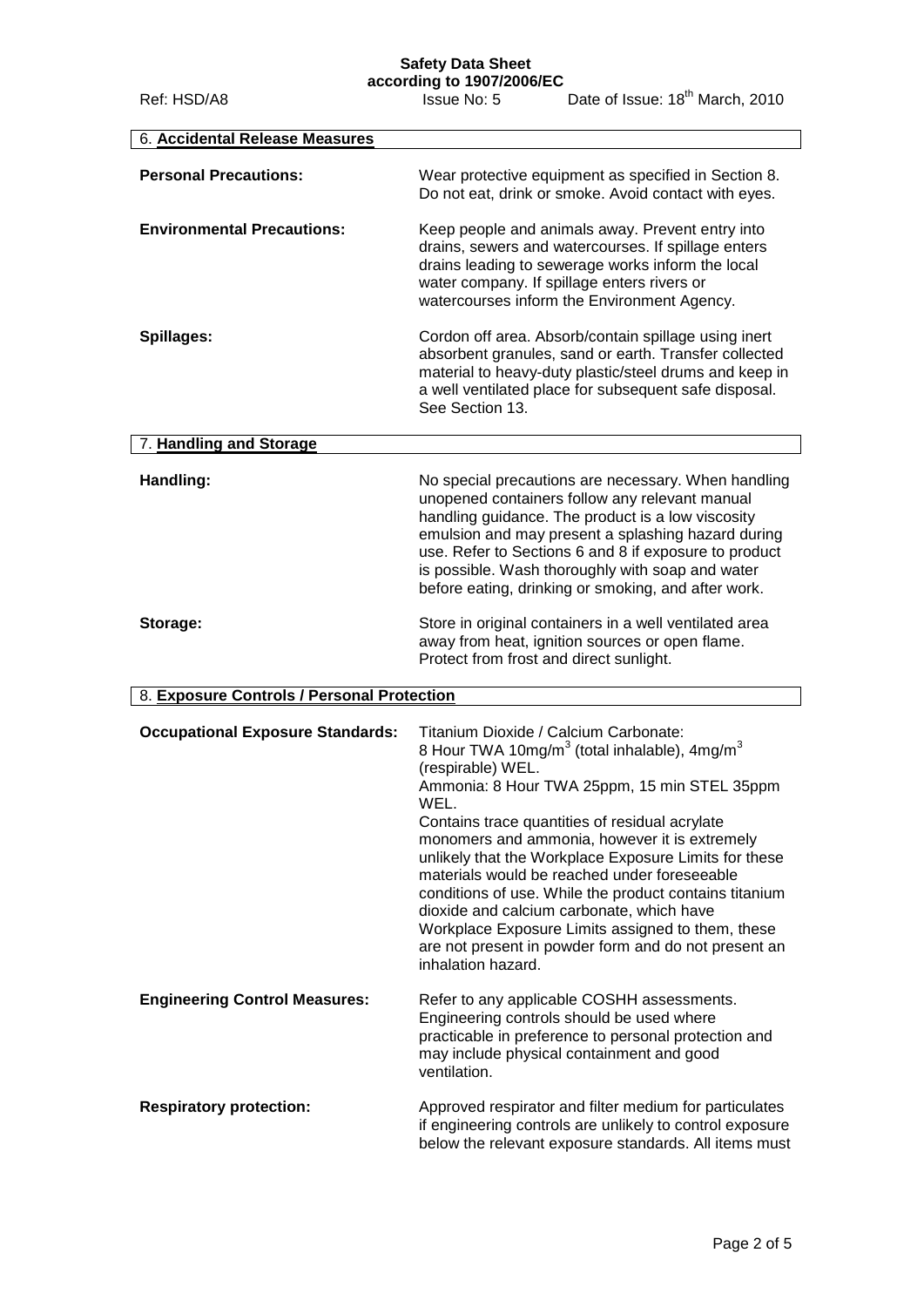|                                     |               | <b>Safety Data Sheet</b><br>according to 1907/2006/EC                                                                                                                                                                   |                                             |                 |
|-------------------------------------|---------------|-------------------------------------------------------------------------------------------------------------------------------------------------------------------------------------------------------------------------|---------------------------------------------|-----------------|
| Ref: HSD/A8                         |               | Issue No: 5                                                                                                                                                                                                             | Date of Issue: 18 <sup>th</sup> March, 2010 |                 |
|                                     |               | conform to EN149 and should be suitable for the<br>levels of contamination present in the workplace.                                                                                                                    |                                             |                 |
| <b>Hand Protection:</b>             |               | Wear Nitrile, PVC or Natural Rubber gloves or<br>gauntlets. These must be manufactured to EN374.<br>The material breakthrough time should be stated by<br>the glove manufacturer, and must be observed at all<br>times. |                                             |                 |
| <b>Eye Protection:</b>              |               | If splashing is likely chemical resistant goggles should<br>be worn.                                                                                                                                                    |                                             |                 |
| <b>Body Protection:</b>             |               | Wear suitable impervious overalls.                                                                                                                                                                                      |                                             |                 |
| <b>Foot Protection:</b>             |               | Wear chemical resistant safety footwear.                                                                                                                                                                                |                                             |                 |
| <b>Hygiene Measures:</b>            |               | Handle in accordance with good industrial hygiene<br>and safety practice.                                                                                                                                               |                                             |                 |
| 9. Physical and Chemical Properties |               |                                                                                                                                                                                                                         |                                             |                 |
| Appearance:                         | White liquid  | <b>Boiling Point:</b>                                                                                                                                                                                                   |                                             | $100^{\circ}$ C |
| Odour:                              | Mild          | Vapour Pressure @ 20°C:                                                                                                                                                                                                 |                                             | As Water        |
| pH:                                 |               | <b>Evaporation Rate (Butyl Acetate = 1):</b>                                                                                                                                                                            |                                             | As Water        |
| <b>Flash Point:</b>                 | N/A           | <b>Flammable Limits in Air:</b>                                                                                                                                                                                         | Upper:<br>Lower:                            | N/A<br>N/A      |
| Solubility:                         |               | Fully miscible in water Autoignition Temperature:                                                                                                                                                                       |                                             | N/A             |
| <b>Flammability:</b>                | Not Flammable |                                                                                                                                                                                                                         |                                             |                 |
| <b>Specific Gravity:</b>            | 1.3           |                                                                                                                                                                                                                         |                                             |                 |
| 10. Stability and Reactivity        |               |                                                                                                                                                                                                                         |                                             |                 |
| Stability:                          |               | Stable under normal conditions (see Section 7).                                                                                                                                                                         |                                             |                 |

**Materials to Avoid:** Acids and metal salts may cause coagulation.

**Hazardous Decomposition Products:** Oxides of carbon, acrylic monomers.

## 11. **Toxicological Information**

There is no data available on the product itself. It is not classified as hazardous to health provided it is correctly used in accordance with the given recommendations.

**Inhalation:** No adverse effects are to be anticipated.

**Skin:** Short single exposure is unlikely to cause skin irritation but prolonged contact may lead to irritation, dryness and possibly dermatitis. Skin absorption is unlikely to occur due to the physical form of the product. LD50 (Acrylic emulsion): rabbit >5000mg/kg.

**Eye:** May cause slight temporary irritation. Corneal injury is unlikely.

**Ingestion:** Single dose oral toxicity is low. No hazards are to be anticipated from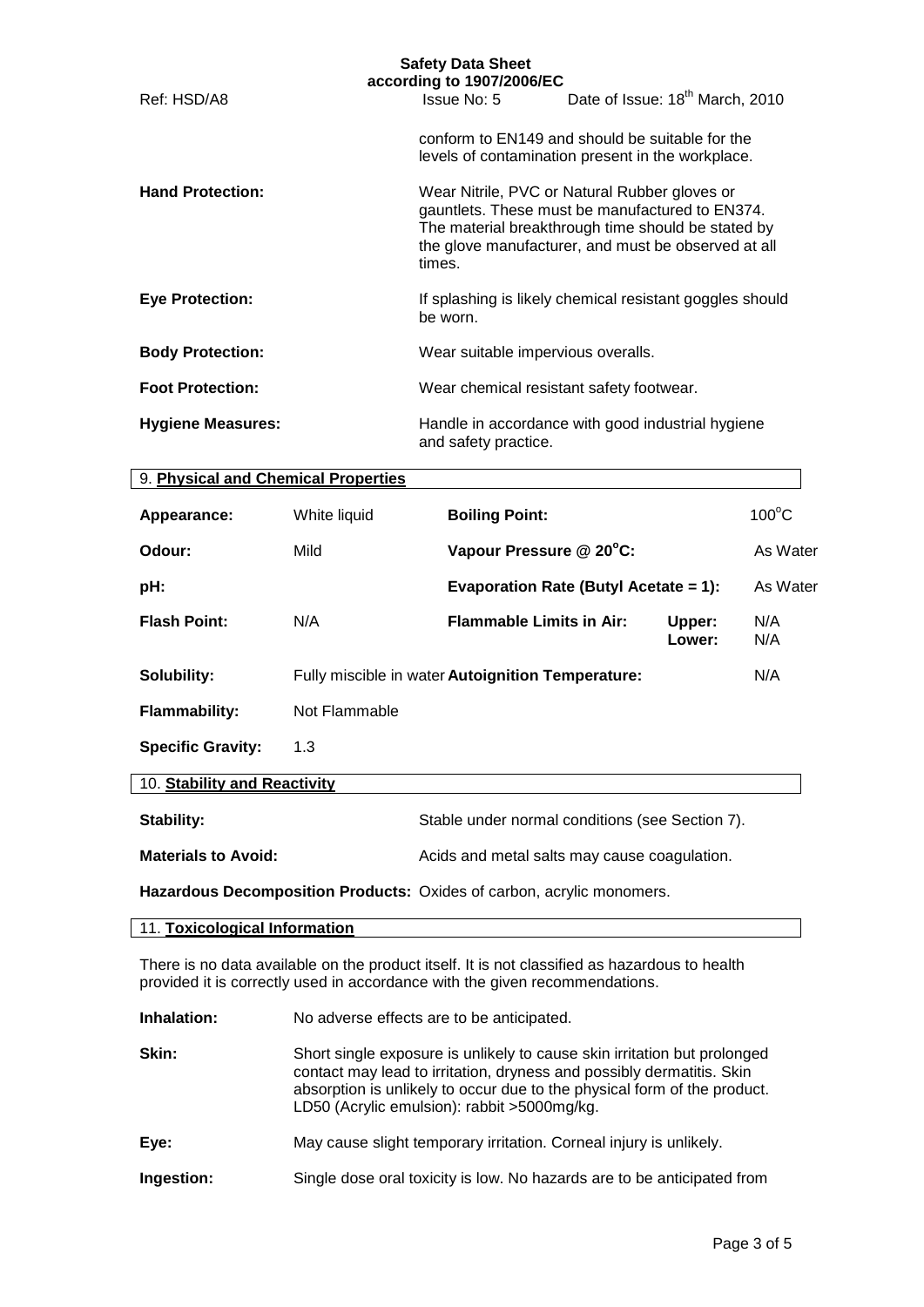**Safety Data Sheet according to 1907/2006/EC**

Ref: HSD/A8 Issue No: 5 Date of Issue: 18<sup>th</sup> March, 2010

swallowing small amounts incidental to normal industrial handling.

LD50 (Acrylic emulsion): rat >5000mg/kg.

#### 12. **Ecological Information**

There is no data available on the product itself. The following information is derived from similar materials.

The product can be virtually eliminated from water by abiotic process, e.g. adsorption onto activated sludge in suitable effluent treatment plants. If the product is correctly discharged into adapted biological treatment plants, the degrading action of the activated sludge will not be affected. No negative ecological effects are to be expected according to the present state of knowledge.

## 13. **Disposal Considerations**

Waste product must not be discharged directly to drains or waterways without treatment. Disposal of product, solid waste and packaging should always comply with local, national or EU regulations and in compliance with the Environmental Protection (Duty of Care) Regulations 1991, and be undertaken by an authorised contractor.

# 14. **Transport Information**

Not classified as dangerous in the meaning of the transport regulations.

15. **Regulatory Information**

## **EU Classification and Labelling Particulars: Not classified as hazardous and therefore does not require labelling.**

| <b>Designated Name:</b>          | AQUATARD FORMWORK RETARDER (FWR)                                                                                                                                                                                                                                                                                                                                         |  |  |
|----------------------------------|--------------------------------------------------------------------------------------------------------------------------------------------------------------------------------------------------------------------------------------------------------------------------------------------------------------------------------------------------------------------------|--|--|
| <b>Classification:</b>           | Not classified as hazardous                                                                                                                                                                                                                                                                                                                                              |  |  |
| Indication(s) of Danger:         | N/A                                                                                                                                                                                                                                                                                                                                                                      |  |  |
| <b>Risk and Safety Phrases:</b>  |                                                                                                                                                                                                                                                                                                                                                                          |  |  |
| S <sub>26</sub> :                | In case of contact with eyes, rinse immediately with plenty of<br>water and seek medical advice.                                                                                                                                                                                                                                                                         |  |  |
| S37/39:                          | Wear suitable gloves and eye/face protection.                                                                                                                                                                                                                                                                                                                            |  |  |
| <b>UK Guidance Publications:</b> | EH40; Occupational Exposure Limits, HSE. Revised annually.<br>EH26; Occupational Skin Diseases - Health and Safety<br>Precautions, HSE.<br><b>COSHH Essentials, HSE</b>                                                                                                                                                                                                  |  |  |
| <b>UK Legislation:</b>           | Health and Safety at Work, etc Act, 1974, and relevant<br><b>Statutory Provisions.</b><br>Control of Substances Hazardous to Health Regulations, 1999.<br>The Manual Handling Operations Regulations, 1992.<br>The Personal Protective Equipment at Work Regulations,<br>1992.<br>Chemicals (Hazard Information and Packaging for Supply)<br>Regulations, 2002 - CHIP 3. |  |  |